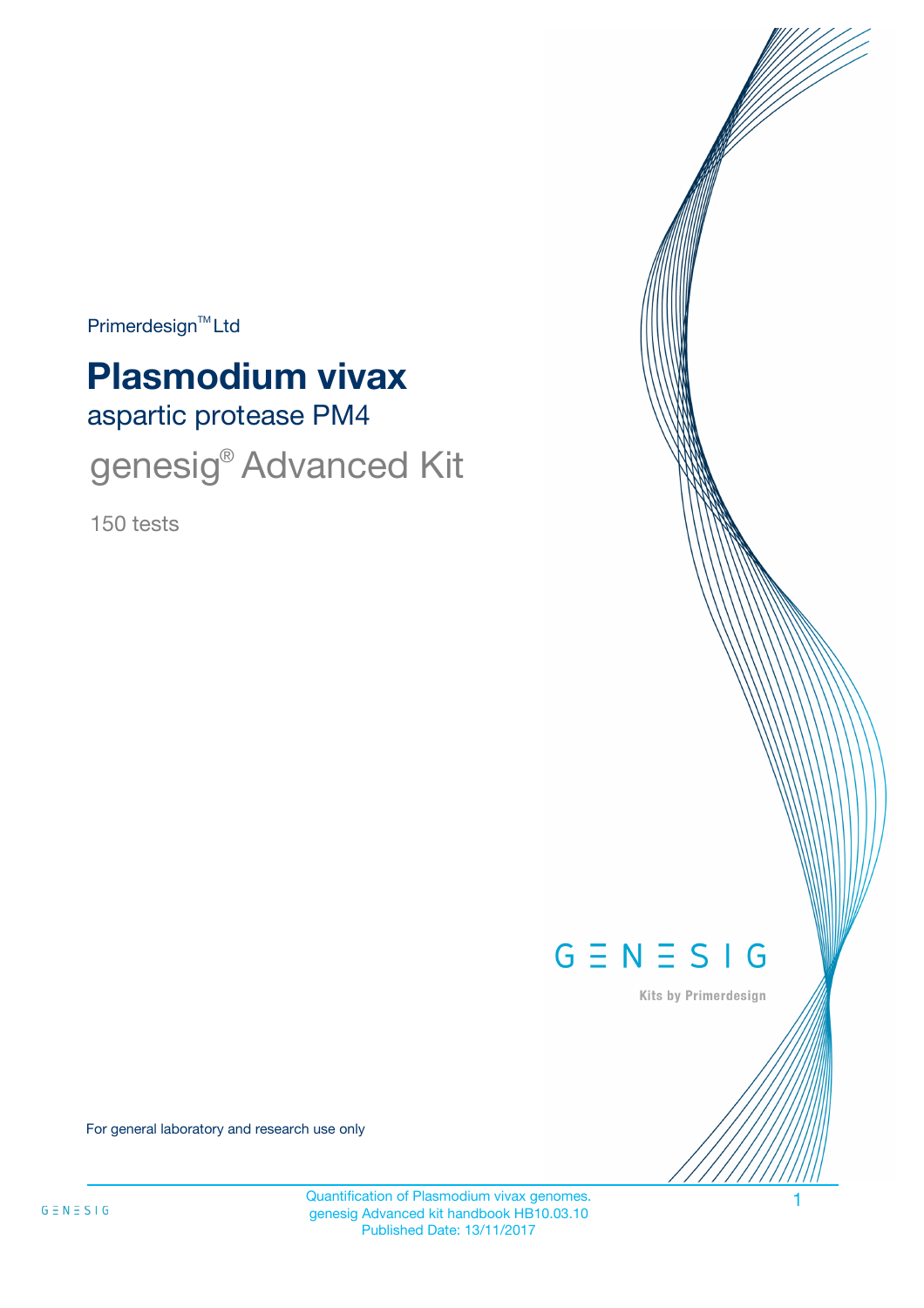## Introduction to Plasmodium vivax

Plasmodium is a genus of protozoa that cause Malaria. Plasmodium species use two hosts in the lifecycle. Plasmodium vivax, which infects humans, uses Anophele mosquitoes as a vector. The parasite has a double-stranded DNA genome of around 27M nucleotides in length spread over 14 chromosomes. This species is mainly found in Latin America and Asia.

As the mosquito bites a human, the sporozoites of the parasite are injected into the individual with the mosquito saliva. The sporozoites target the host liver where they replicate asexually creating merozoites which are subsequently released into the host circulatory system where they invade erythrocytes and undergo nuclear division causing these cells to burst. The parasite can also reproduce sexually producing gametocytes which are then able to infect the vector host when they bite the human. In the mid gut of the mosquito these mature into micro-gametes with flagella and macro-gametes that fuse together to produce a zygote which later develops into an oocyst in the space between the epithelial cells and the basal lamina. These oocysts undergo asexual replication to produce sporozoites of around 1µm in diameter which relocate to the salivary gland ready to infect another host when the mosquito feeds again.

After an incubation period varying between 7 and 30 days, infection with P. vivax presents initially with fever, muscle pain, nausea. Symptoms including anaemia and confusion can also occur. Treatment is based on identification of the specific species causing the infection, where in the world the infection was acquired and drug resistance. P. vivax infections are most commonly treated with Primaquine which prevents the parasite being released from the liver cells into the bloodstream of the host.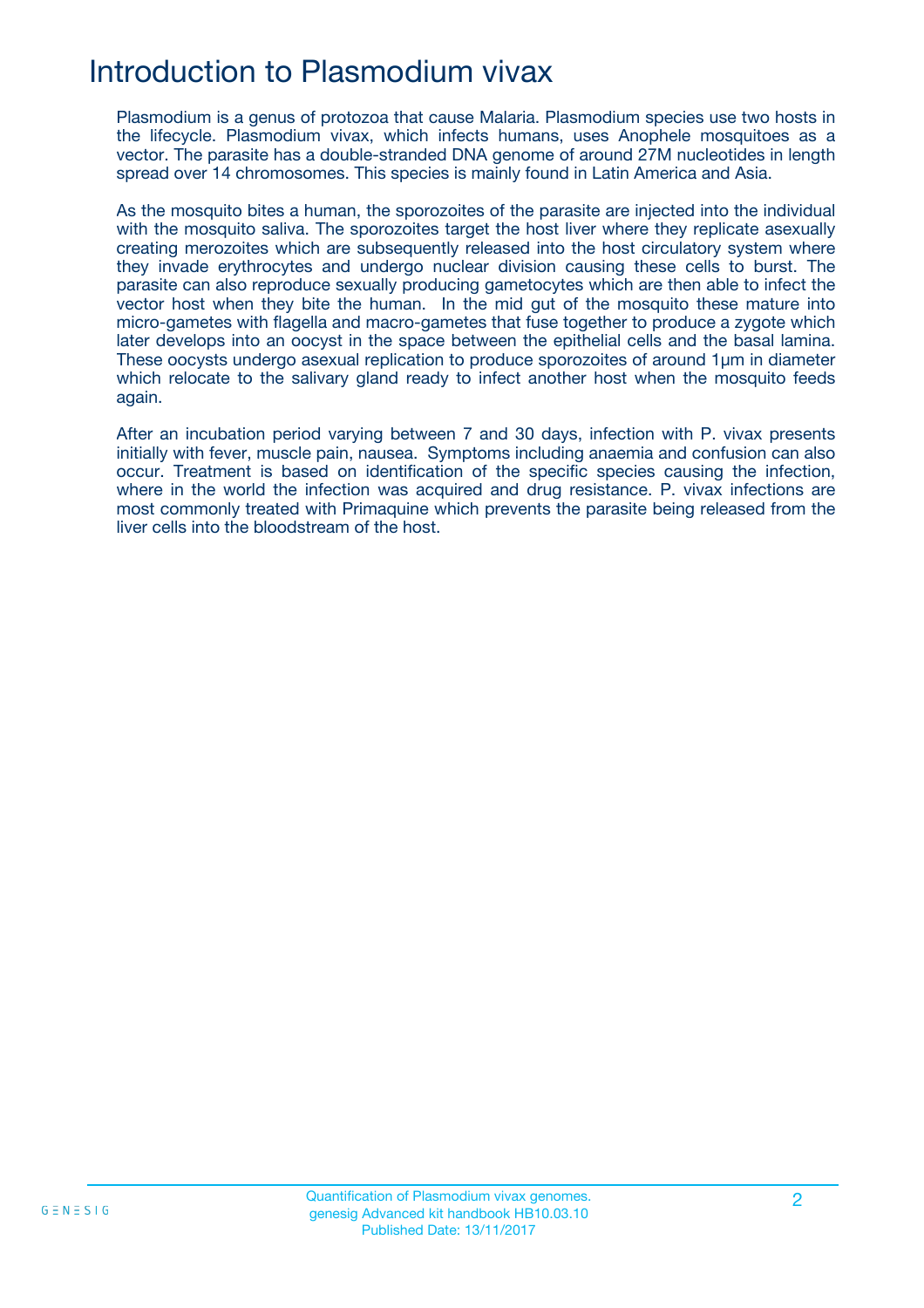# **Specificity**

The Primerdesign genesig Kit for Plasmodium vivax (P.vivax) genomes is designed for the in vitro quantification of P.vivax genomes. The kit is designed to have the broadest detection profile possible whilst remaining specific to the P.vivax genome.

The primers and probe sequences in this kit have 100% homology with a broad range of P. vivax sequences based on a comprehensive bioinformatics analysis.

The target sequence within the aspartic protease PM4 gene has very low homology with other species of plasmodia that cause malaria. The primers and probe sequences in this kit have 100% homology with a broad range of clinically relevant reference sequences based on a comprehensive bioinformatics analysis.

If you require further information, or have a specific question about the detection profile of this kit then please send an e.mail to enquiry@primerdesign.co.uk and our bioinformatics team will answer your question.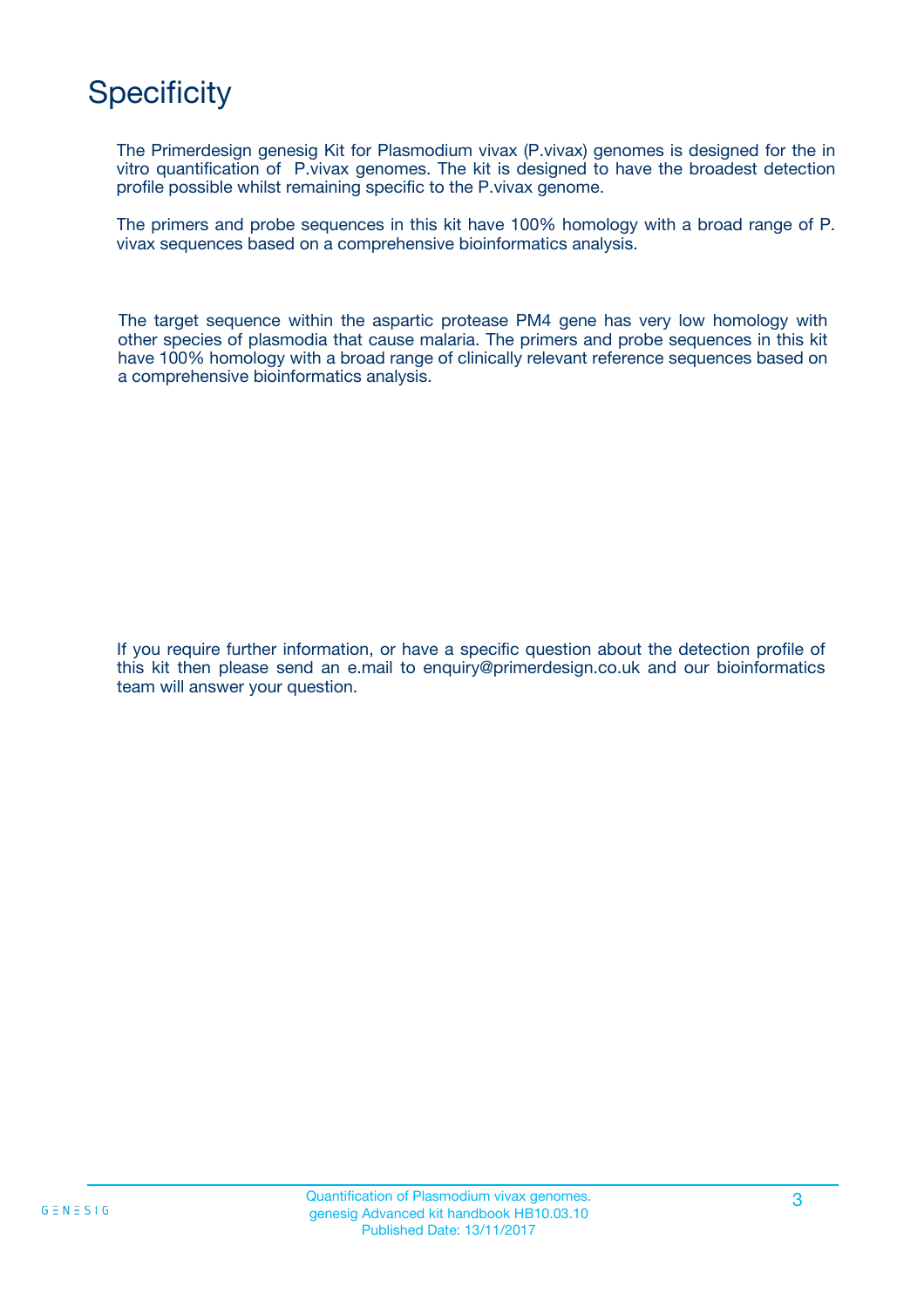## Kit contents

- **P.vivax specific primer/probe mix (150 reactions BROWN)** FAM labelled
- **P.vivax positive control template (for Standard curve RED)**
- **Internal extraction control primer/probe mix (150 reactions BROWN)** VIC labelled as standard
- **Internal extraction control DNA (150 reactions BLUE)**
- **Endogenous control primer/probe mix (150 reactions BROWN)** FAM labelled
- **RNase/DNase free water (WHITE)** for resuspension of primer/probe mixes
- **Template preparation buffer (YELLOW)** for resuspension of internal control template, positive control template and standard curve preparation

### Reagents and equipment to be supplied by the user

#### **Real-time PCR Instrument**

#### **DNA extraction kit**

This kit is recommended for use with genesig Easy DNA/RNA extraction kit. However, it is designed to work well with all processes that yield high quality DNA with minimal PCR inhibitors.

#### **oasig**TM **lyophilised or Precision**®**PLUS 2X qPCR Master Mix**

This kit is intended for use with oasig or PrecisionPLUS2X qPCR Master Mix.

**Pipettors and Tips**

**Vortex and centrifuge**

#### **Thin walled 1.5 ml PCR reaction tubes**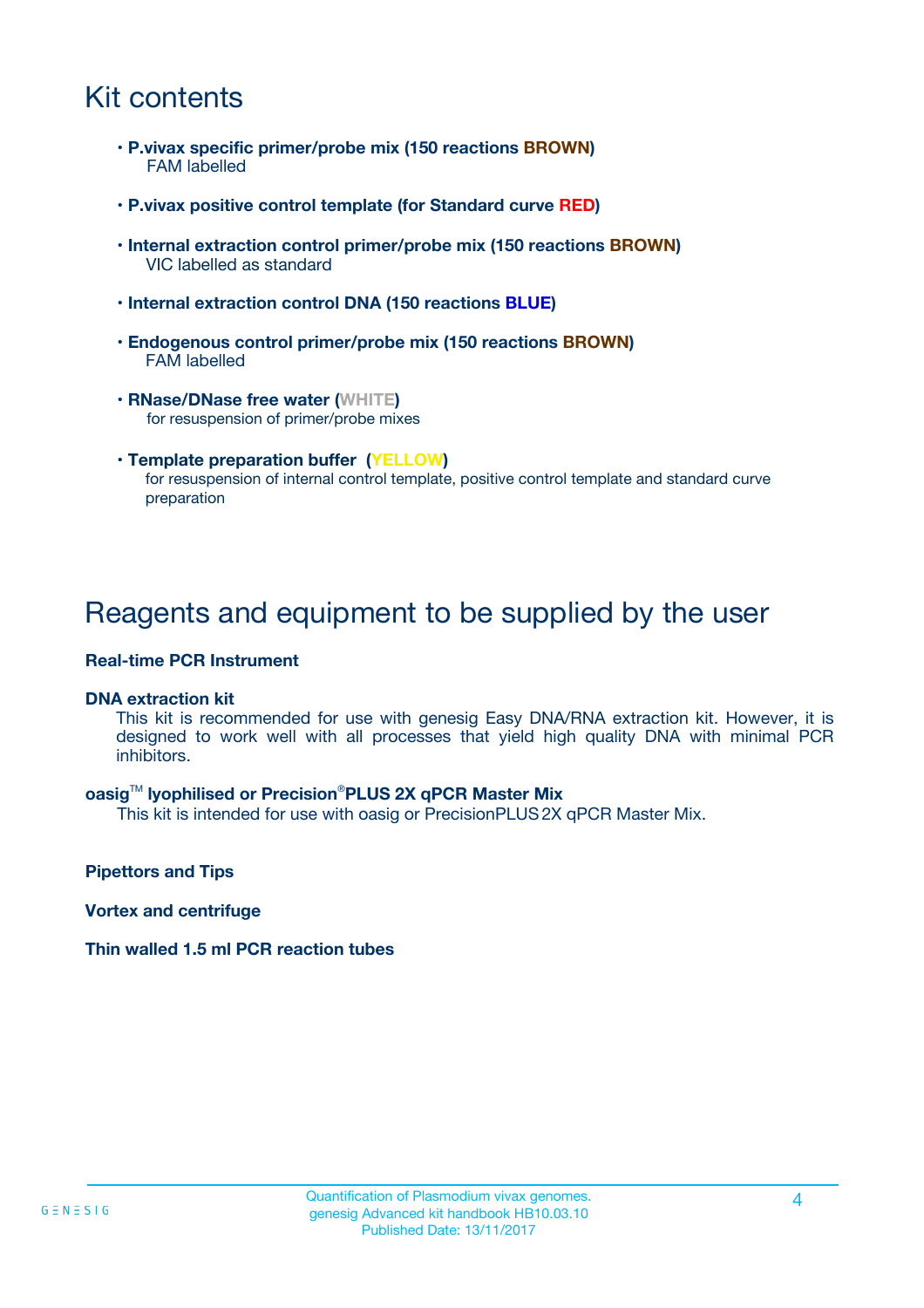### Kit storage and stability

This kit is stable at room temperature but should be stored at -20ºC on arrival. Once the lyophilised components have been resuspended they should not be exposed to temperatures above -20°C for longer than 30 minutes at a time and unnecessary repeated freeze/thawing should be avoided. The kit is stable for six months from the date of resuspension under these circumstances.

If a standard curve dilution series is prepared this can be stored frozen for an extended period. If you see any degradation in this serial dilution a fresh standard curve can be prepared from the positive control.

Primerdesign does not recommend using the kit after the expiry date stated on the pack.

### Suitable sample material

All kinds of sample material suited for PCR amplification can be used. Please ensure the samples are suitable in terms of purity, concentration, and DNA integrity (An internal PCR control is supplied to test for non specific PCR inhibitors). Always run at least one negative control with the samples. To prepare a negative-control, replace the template DNA sample with RNase/DNase free water.

### Dynamic range of test

Under optimal PCR conditions genesig P.vivax detection kits have very high priming efficiencies of >95% and can detect less than 100 copies of target template.

## Notices and disclaimers

This product is developed, designed and sold for research purposes only. It is not intended for human diagnostic or drug purposes or to be administered to humans unless clearly expressed for that purpose by the Food and Drug Administration in the USA or the appropriate regulatory authorities in the country of use. During the warranty period Primerdesign genesig detection kits allow precise and reproducible data recovery combined with excellent sensitivity. For data obtained by violation to the general GLP guidelines and the manufacturer's recommendations the right to claim under guarantee is expired. PCR is a proprietary technology covered by several US and foreign patents. These patents are owned by Roche Molecular Systems Inc. and have been sub-licensed by PE Corporation in certain fields. Depending on your specific application you may need a license from Roche or PE to practice PCR. Additional information on purchasing licenses to practice the PCR process may be obtained by contacting the Director of Licensing at Roche Molecular Systems, 1145 Atlantic Avenue, Alameda, CA 94501 or Applied Biosystems business group of the Applera Corporation, 850 Lincoln Centre Drive, Foster City, CA 94404. In addition, the 5' nuclease assay and other homogeneous amplification methods used in connection with the PCR process may be covered by U.S. Patents 5,210,015 and 5,487,972, owned by Roche Molecular Systems, Inc, and by U.S. Patent 5,538,848, owned by The Perkin-Elmer Corporation.

## Trademarks

Primerdesign™ is a trademark of Primerdesign Ltd.

genesig $^\circledR$  is a registered trademark of Primerdesign Ltd.

The PCR process is covered by US Patents 4,683,195, and 4,683,202 and foreign equivalents owned by Hoffmann-La Roche AG. BI, ABI PRISM® GeneAmp® and MicroAmp® are registered trademarks of the Applera Genomics (Applied Biosystems Corporation). BIOMEK® is a registered trademark of Beckman Instruments, Inc.; iCycler™ is a registered trademark of Bio-Rad Laboratories, Rotor-Gene is a trademark of Corbett Research. LightCycler™ is a registered trademark of the Idaho Technology Inc. GeneAmp®, TaqMan® and AmpliTaqGold® are registered trademarks of Roche Molecular Systems, Inc., The purchase of the Primerdesign™ reagents cannot be construed as an authorization or implicit license to practice PCR under any patents held by Hoffmann-LaRoche Inc.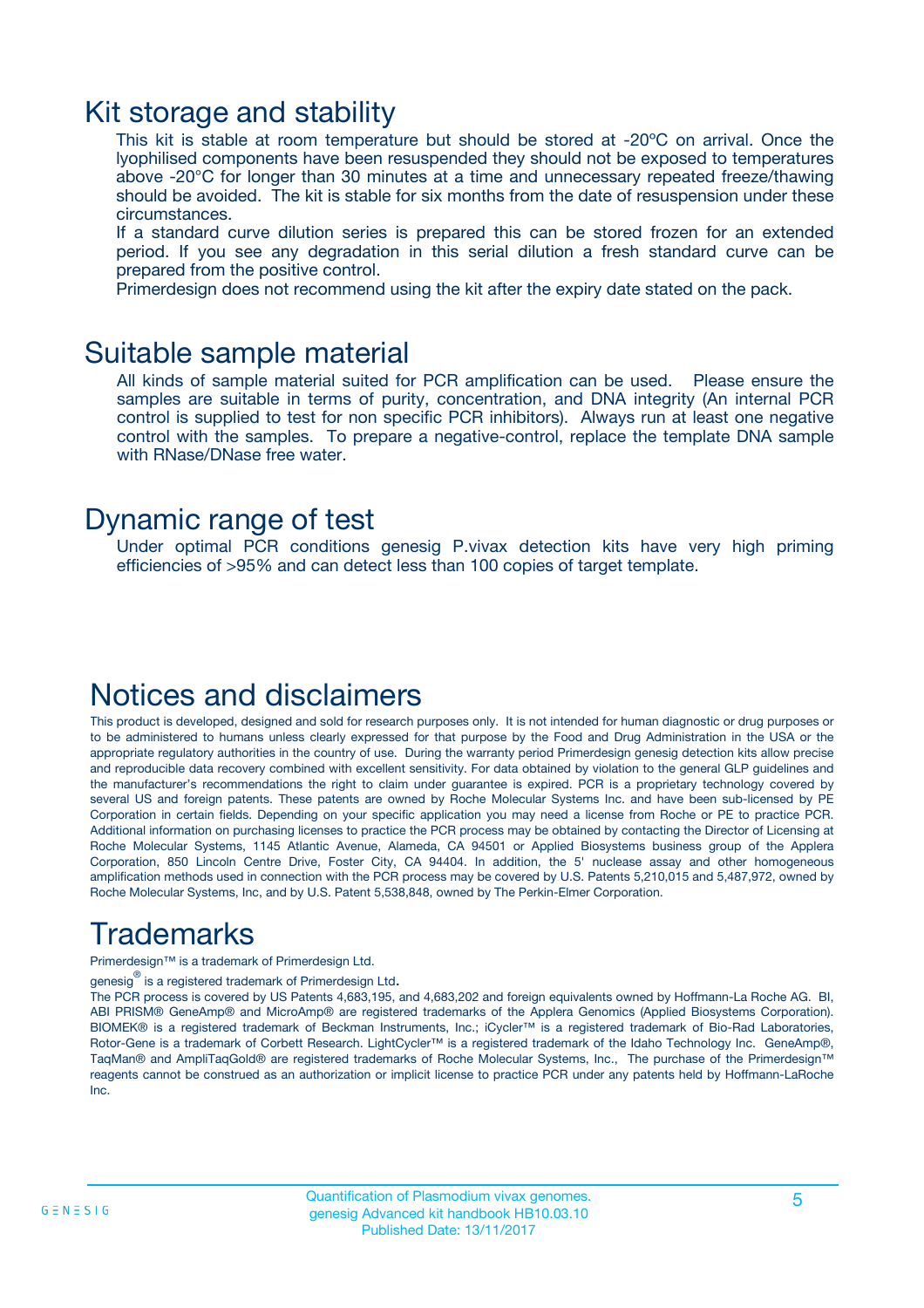### Principles of the test

#### **Real-time PCR**

A P.vivax specific primer and probe mix is provided and this can be detected through the FAM channel.

The primer and probe mix provided exploits the so-called TaqMan® principle. During PCR amplification, forward and reverse primers hybridize to the P.vivax DNA. A fluorogenic probe is included in the same reaction mixture which consists of a DNA probe labeled with a 5`-dye and a 3`-quencher. During PCR amplification, the probe is cleaved and the reporter dye and quencher are separated. The resulting increase in fluorescence can be detected on a range of qPCR platforms.

#### **Positive control**

For copy number determination and as a positive control for the PCR set up, the kit contains a positive control template. This can be used to generate a standard curve of P.vivax copy number / Cq value. Alternatively the positive control can be used at a single dilution where full quantitative analysis of the samples is not required. Each time the kit is used, at least one positive control reaction must be included in the run. A positive result indicates that the primers and probes for detecting the target P.vivax gene worked properly in that particular experimental scenario. If a negative result is obtained the test results are invalid and must be repeated. Care should be taken to ensure that the positive control does not contaminate any other kit component which would lead to false-positive results. This can be achieved by handling this component in a Post PCR environment. Care should also be taken to avoid cross-contamination of other samples when adding the positive control to the run. This can be avoided by sealing all other samples and negative controls before pipetting the positive control into the positive control well.

#### **Negative control**

To validate any positive findings a negative control reaction should be included every time the kit is used. For this reaction the RNase/DNase free water should be used instead of template. A negative result indicates that the reagents have not become contaminated while setting up the run.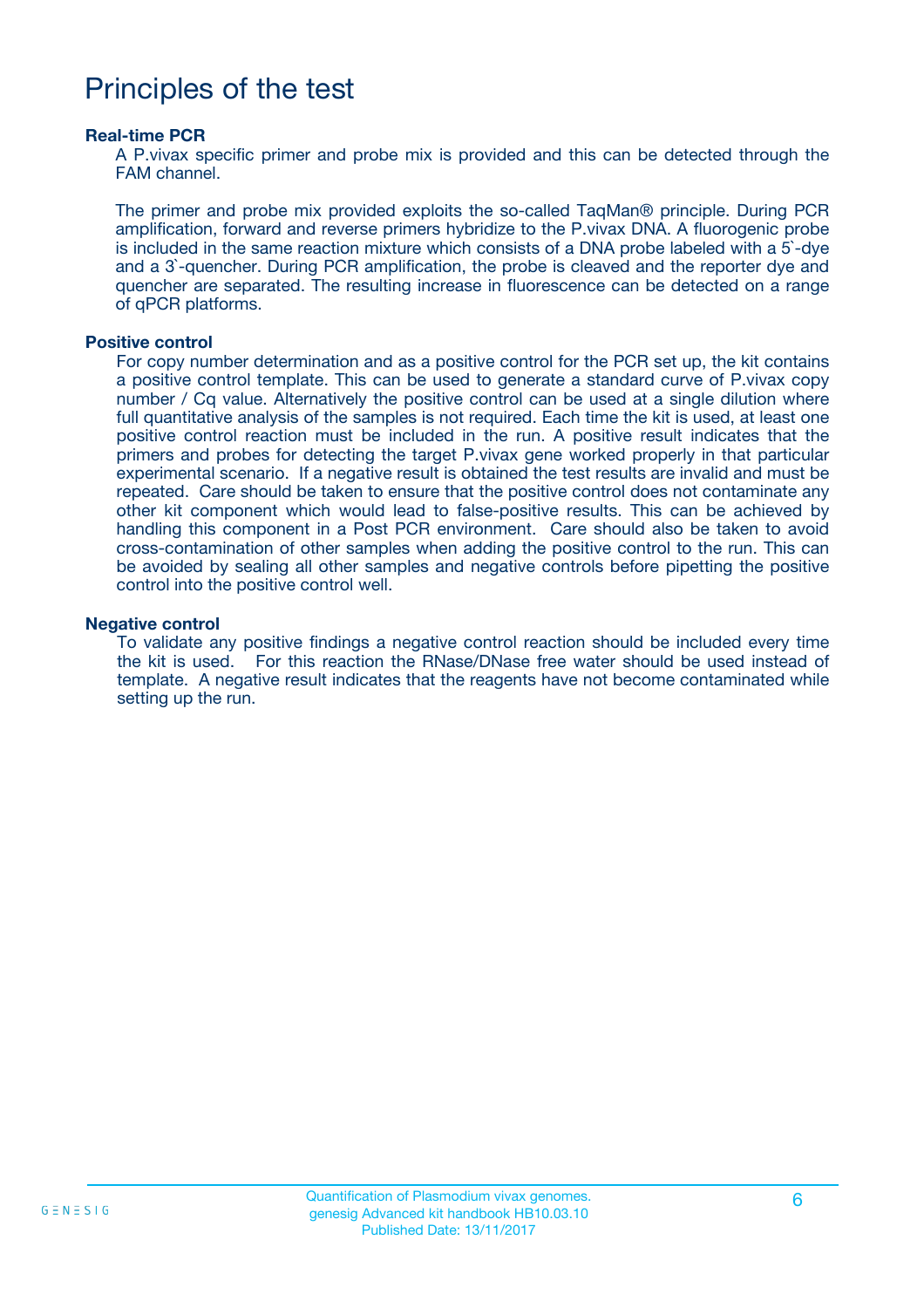#### **Internal DNA extraction control**

When performing DNA extraction, it is often advantageous to have an exogenous source of DNA template that is spiked into the lysis buffer. This control DNA is then co-purified with the sample DNA and can be detected as a positive control for the extraction process. Successful co-purification and qPCR for the control DNA also indicates that PCR inhibitors are not present at a high concentration.

A separate primer and probe mix are supplied with this kit to detect the exogenous DNA using qPCR. The primers are present at PCR limiting concentrations which allows multiplexing with the target sequence primers. Amplification of the control DNA does not interfere with detection of the P.vivax target DNA even when present at low copy number. The Internal control is detected through the VIC channel and gives a Cq value of 28+/-3.

#### **Endogenous control**

To confirm extraction of a valid biological template, a primer and probe mix is included to detect an endogenous gene. Detection of the endogenous control is through the FAM channel and it is NOT therefore possible to perform a multiplex with the P.vivax primers. A poor endogenous control signal may indicate that the sample did not contain sufficient biological material.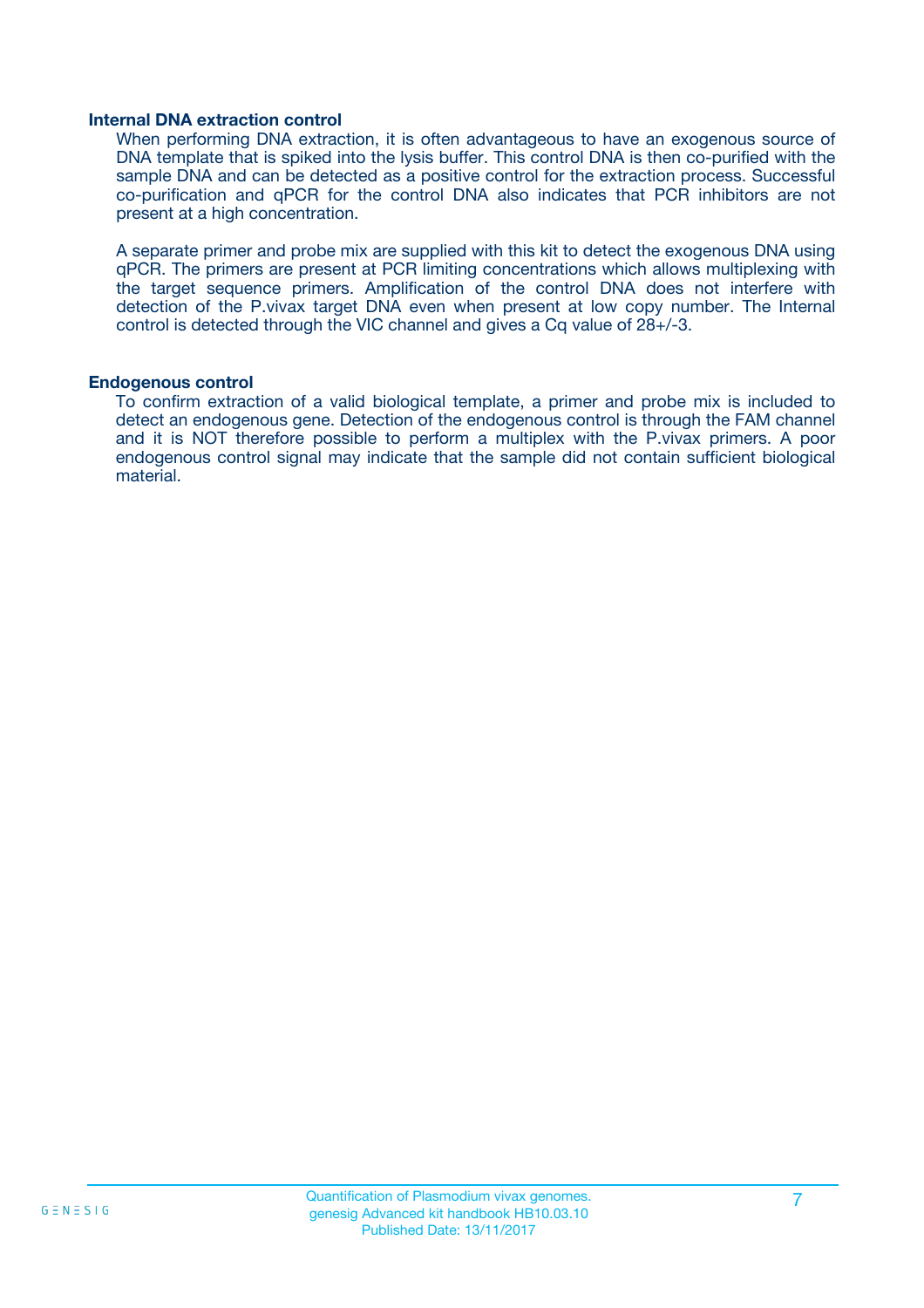### Resuspension protocol

To minimize the risk of contamination with foreign DNA, we recommend that all pipetting be performed in a PCR clean environment. Ideally this would be a designated PCR lab or PCR cabinet. Filter tips are recommended for all pipetting steps.

- **1. Pulse-spin each tube in a centrifuge before opening.** This will ensure lyophilised primer and probe mix is in the base of the tube and is not spilt upon opening the tube.
- **2. Resuspend the primer/probe mixes in the RNase/DNase free water supplied, according to the table below:**

To ensure complete resuspension, vortex each tube thoroughly.

| Component - resuspend in water                       |          |  |
|------------------------------------------------------|----------|--|
| <b>Pre-PCR pack</b>                                  |          |  |
| P.vivax primer/probe mix (BROWN)                     | $165$ µ  |  |
| Internal extraction control primer/probe mix (BROWN) | $165$ µl |  |
| Endogenous control primer/probe mix (BROWN)          | 165 µl   |  |

**3. Resuspend the internal control template and positive control template in the template preparation buffer supplied, according to the table below:** To ensure complete resuspension, vortex each tube thoroughly.

| Component - resuspend in template preparation buffer |  |  |  |
|------------------------------------------------------|--|--|--|
| <b>Pre-PCR heat-sealed foil</b>                      |  |  |  |
| Internal extraction control DNA (BLUE)               |  |  |  |
| <b>Post-PCR heat-sealed foil</b>                     |  |  |  |
| P. vivax Positive Control Template (RED) *           |  |  |  |

\* This component contains high copy number template and is a VERY significant contamination risk. It must be opened and handled in a separate laboratory environment, away from the other components.

### DNA extraction

The internal extraction control DNA can be added either to the DNA lysis/extraction buffer or to the DNA sample once it has been resuspended in lysis buffer.

**DO NOT add the internal extraction control DNA directly to the unprocessed biological sample as this will lead to degradation and a loss in signal.**

- **1. Add 4µl of the Internal extraction control DNA (BLUE) to each sample in DNA lysis/extraction buffer per sample.**
- **2. Complete DNA extraction according to the manufacturers protocols.**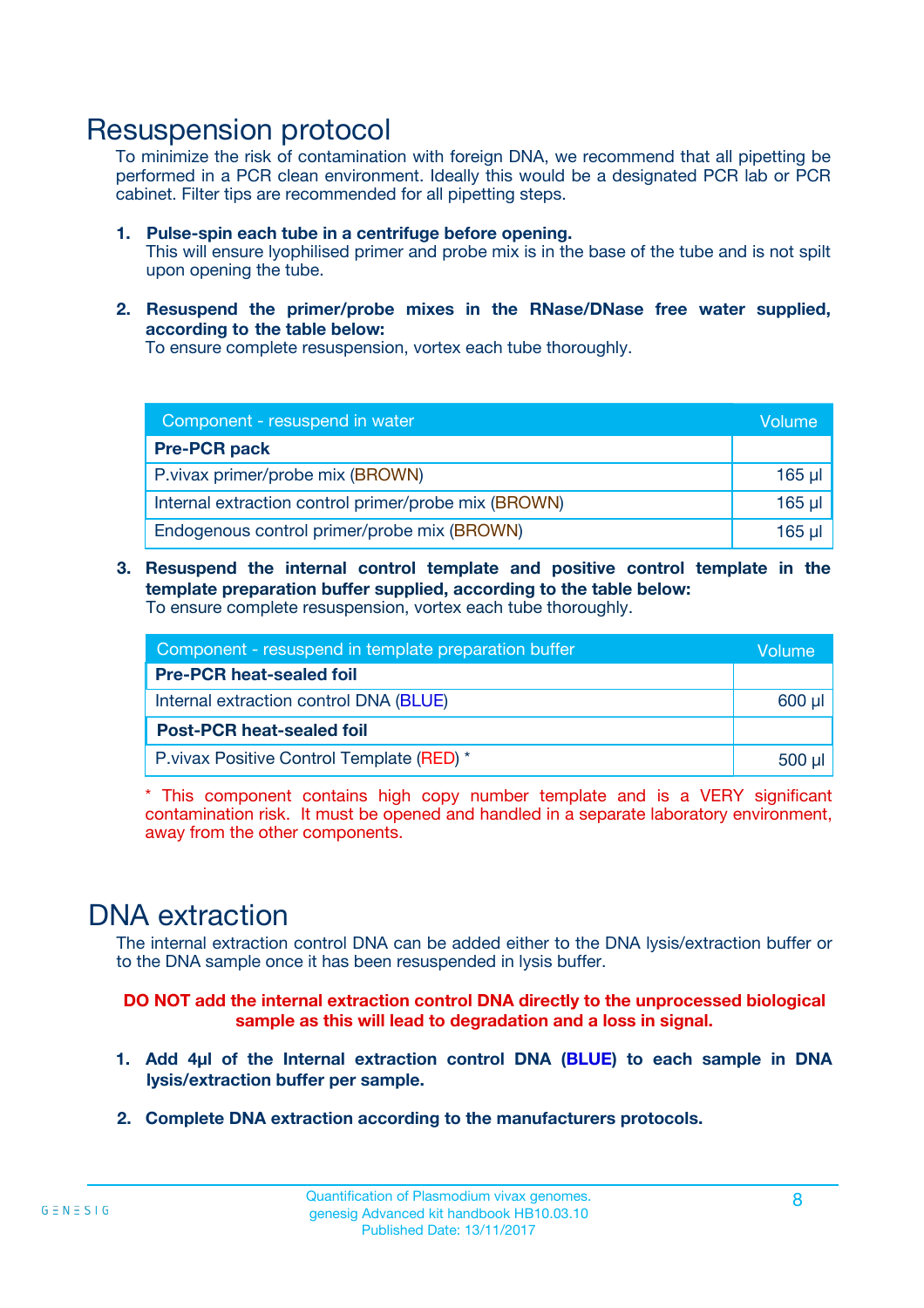# qPCR detection protocol

**1. For each DNA sample prepare a reaction mix according to the table below:** Include sufficient reactions for positive and negative controls.

| Component                                            | Volume   |
|------------------------------------------------------|----------|
| oasig or PrecisionPLUS 2X qPCR Master Mix            | $10 \mu$ |
| P.vivax primer/probe mix (BROWN)                     | 1 µI     |
| Internal extraction control primer/probe mix (BROWN) | 1 µl     |
| <b>RNase/DNase free water (WHITE)</b>                | $3 \mu$  |
| <b>Final Volume</b>                                  | 15 µl    |

**2. For each DNA sample prepare an endogenous control reaction according to the table below (Optional):**

**This control reaction will provide useful information regarding the quality of the biological sample.**

| Component                                   | Volume          |
|---------------------------------------------|-----------------|
| oasig or PrecisionPLUS 2X qPCR Master Mix   | 10 µl           |
| Endogenous control primer/probe mix (BROWN) | 1 µI            |
| <b>RNase/DNase free water (WHITE)</b>       | $4 \mu$         |
| <b>Final Volume</b>                         | 15 <sub>µ</sub> |

- **3. Pipette 15µl of each mix into individual wells according to your qPCR experimental plate set up.**
- **4. Prepare sample DNA templates for each of your samples.**
- **5. Pipette 5µl of DNA template into each well, according to your experimental plate set up.**

For negative control wells use 5µl of RNase/DNase free water. The final volume in each well is 20ul.

**6. If a standard curve is included for quantitative analysis, prepare a reaction mix according to the table below:**

| Component                                 | Volume          |
|-------------------------------------------|-----------------|
| oasig or PrecisionPLUS 2X qPCR Master Mix | $10 \mu$        |
| P.vivax primer/probe mix (BROWN)          |                 |
| <b>RNase/DNase free water (WHITE)</b>     | $4 \mu$         |
| <b>Final Volume</b>                       | 15 <sub>µ</sub> |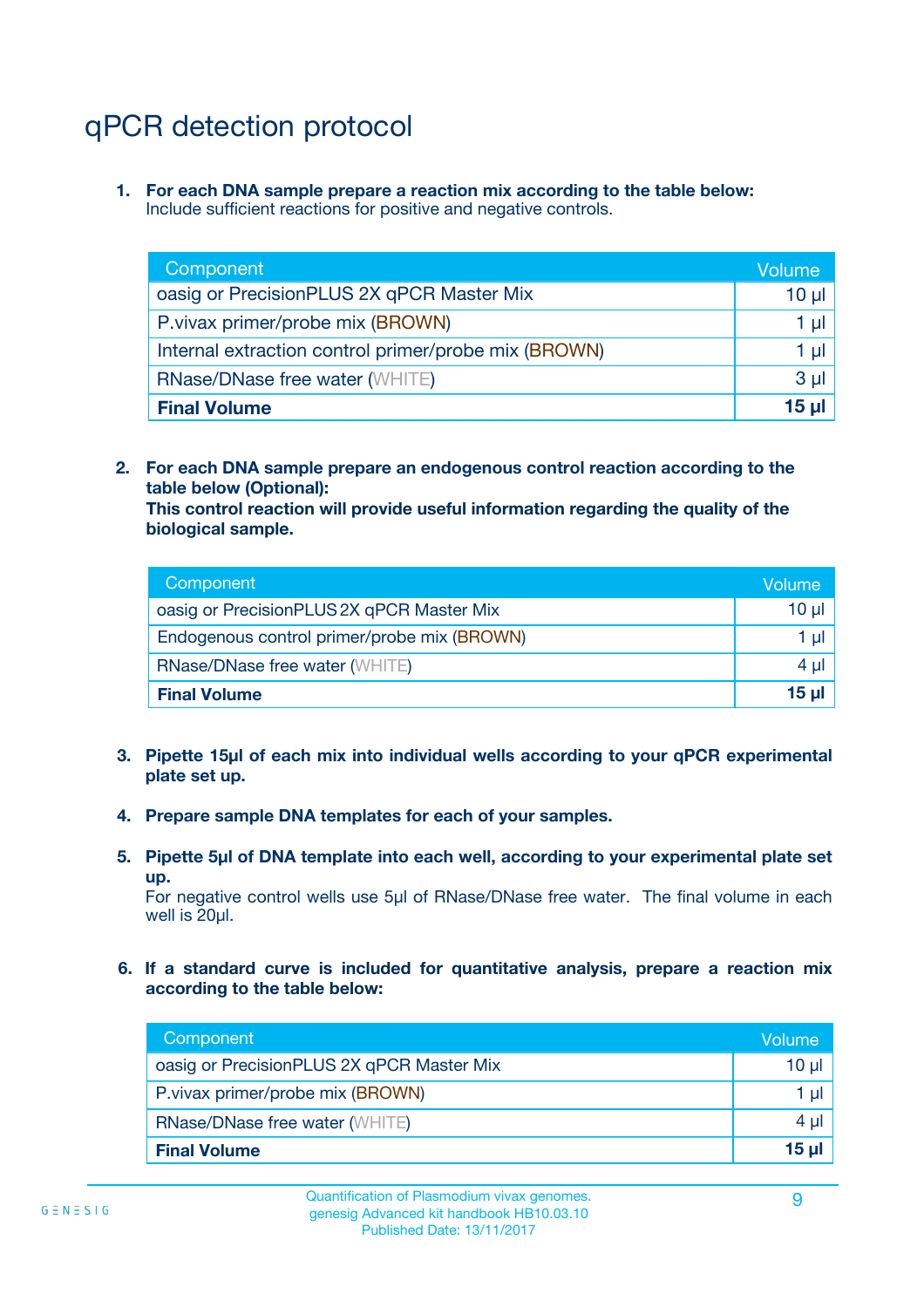#### **7. Preparation of standard curve dilution series.**

- 1) Pipette 90µl of template preparation buffer into 5 tubes and label 2-6
- 2) Pipette 10µl of Positive Control Template (RED) into tube 2
- 3) Vortex thoroughly
- 4) Change pipette tip and pipette 10µl from tube 2 into tube 3
- 5) Vortex thoroughly

Repeat steps 4 and 5 to complete the dilution series

| <b>Standard Curve</b>         | <b>Copy Number</b>     |
|-------------------------------|------------------------|
| Tube 1 Positive control (RED) | $2 \times 10^5$ per µl |
| Tube 2                        | $2 \times 10^4$ per µl |
| Tube 3                        | $2 \times 10^3$ per µl |
| Tube 4                        | $2 \times 10^2$ per µl |
| Tube 5                        | $20$ per $\mu$         |
| Tube 6                        | 2 per µl               |

**8. Pipette 5µl of standard template into each well for the standard curve according to your experimental plate set up.** The final volume in each well is 20µl.

## qPCR amplification protocol

Amplification conditions using oasig or PrecisionPLUS 2X qPCR Master Mix.

|             | <b>Step</b>       | <b>Time</b>     | <b>Temp</b> |
|-------------|-------------------|-----------------|-------------|
|             | Enzyme activation | 2 min           | 95 °C       |
| Cycling x50 | Denaturation      | 10 <sub>s</sub> | 95 °C       |
|             | DATA COLLECTION * | 60 s            | 60 °C       |

\* Fluorogenic data should be collected during this step through the FAM and VIC channels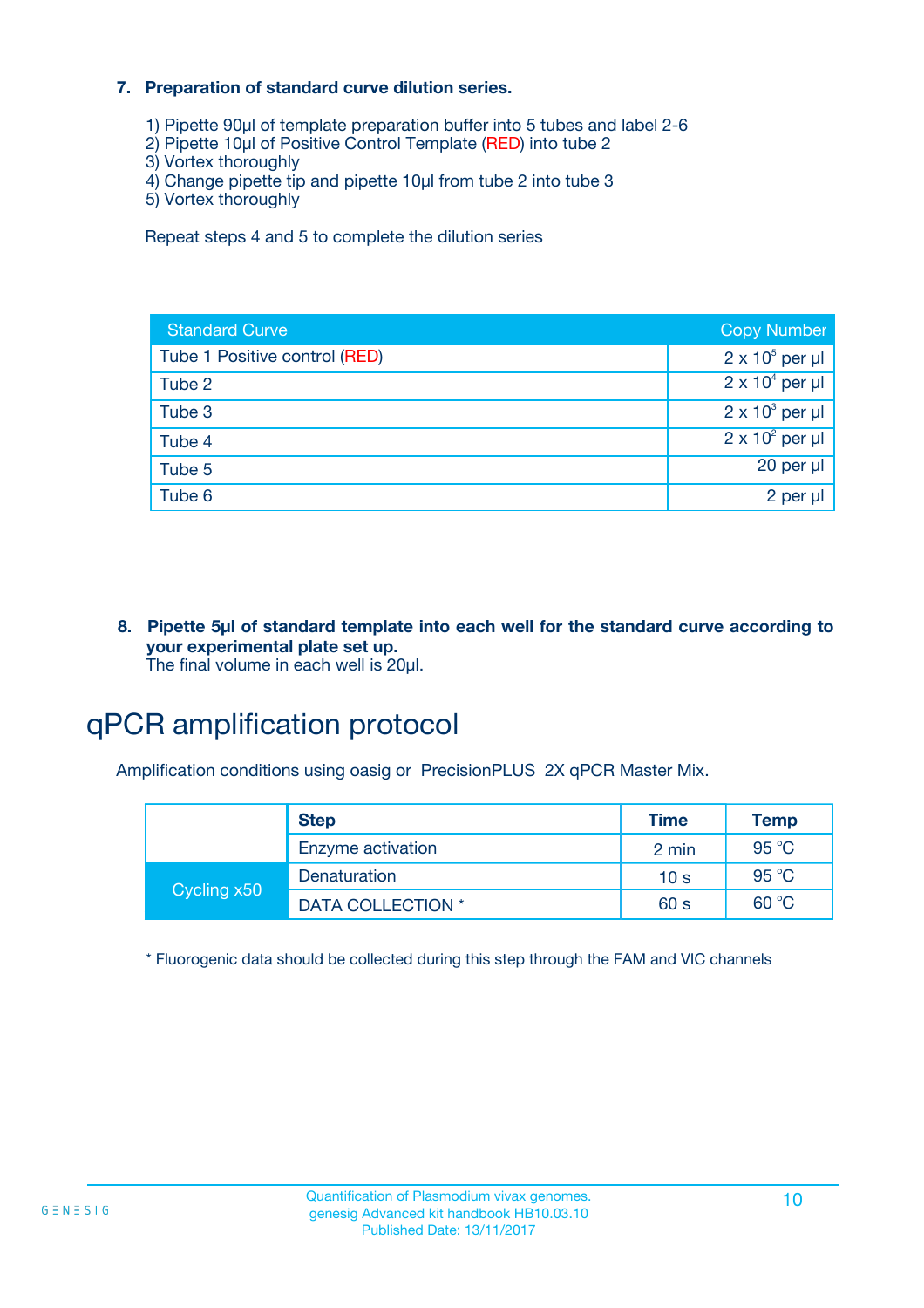# Interpretation of results

| <b>Target</b><br>(FAM) | <b>Internal</b><br>control<br>(NIC) | <b>Positive</b><br>control | <b>Negative</b><br>control | Interpretation                                                                                                  |
|------------------------|-------------------------------------|----------------------------|----------------------------|-----------------------------------------------------------------------------------------------------------------|
| $\leq 30$              | $+ 1 -$                             | ÷                          |                            | <b>POSITIVE QUANTITATIVE RESULT</b><br>calculate copy number                                                    |
| > 30                   | ٠                                   | ÷                          |                            | <b>POSITIVE QUANTITATIVE RESULT</b><br>calculate copy number                                                    |
| > 30                   |                                     | ÷                          |                            | <b>POSITIVE QUALITATIVE RESULT</b><br>do not report copy number as this<br>may be due to poor sample extraction |
|                        | ÷                                   | ÷                          |                            | <b>NEGATIVE RESULT</b>                                                                                          |
| $+ 1 -$                | $+ 1 -$                             | ÷                          | $\leq$ 35                  | <b>EXPERIMENT FAILED</b><br>due to test contamination                                                           |
| $+$ / -                | $+ 1 -$                             | ÷                          | > 35                       | $\star$                                                                                                         |
|                        |                                     | ÷                          |                            | <b>SAMPLE PREPARATION FAILED</b>                                                                                |
|                        |                                     |                            | $+$ /                      | <b>EXPERIMENT FAILED</b>                                                                                        |

Positive control template (**RED**) is expected to amplify between Cq 16 and 23. Failure to satisfy this quality control criterion is a strong indication that the experiment has been compromised.

\*Where the test sample is positive and the negative control is positive with a  $Ca > 35$ , the sample must be reinterpreted based on the relative signal strength of the two results:



If the sample amplifies  $> 5$  Cq earlier than the negative control then the sample should be reinterpreted (via the table above) with the negative control verified as negative.



If the sample amplifies  $< 5$  Cq earlier than the negative control then the positive sample result is invalidated and<br>the result should be determined  $the$  result should be inconclusive due to test contamination. The test for this sample should be repeated.